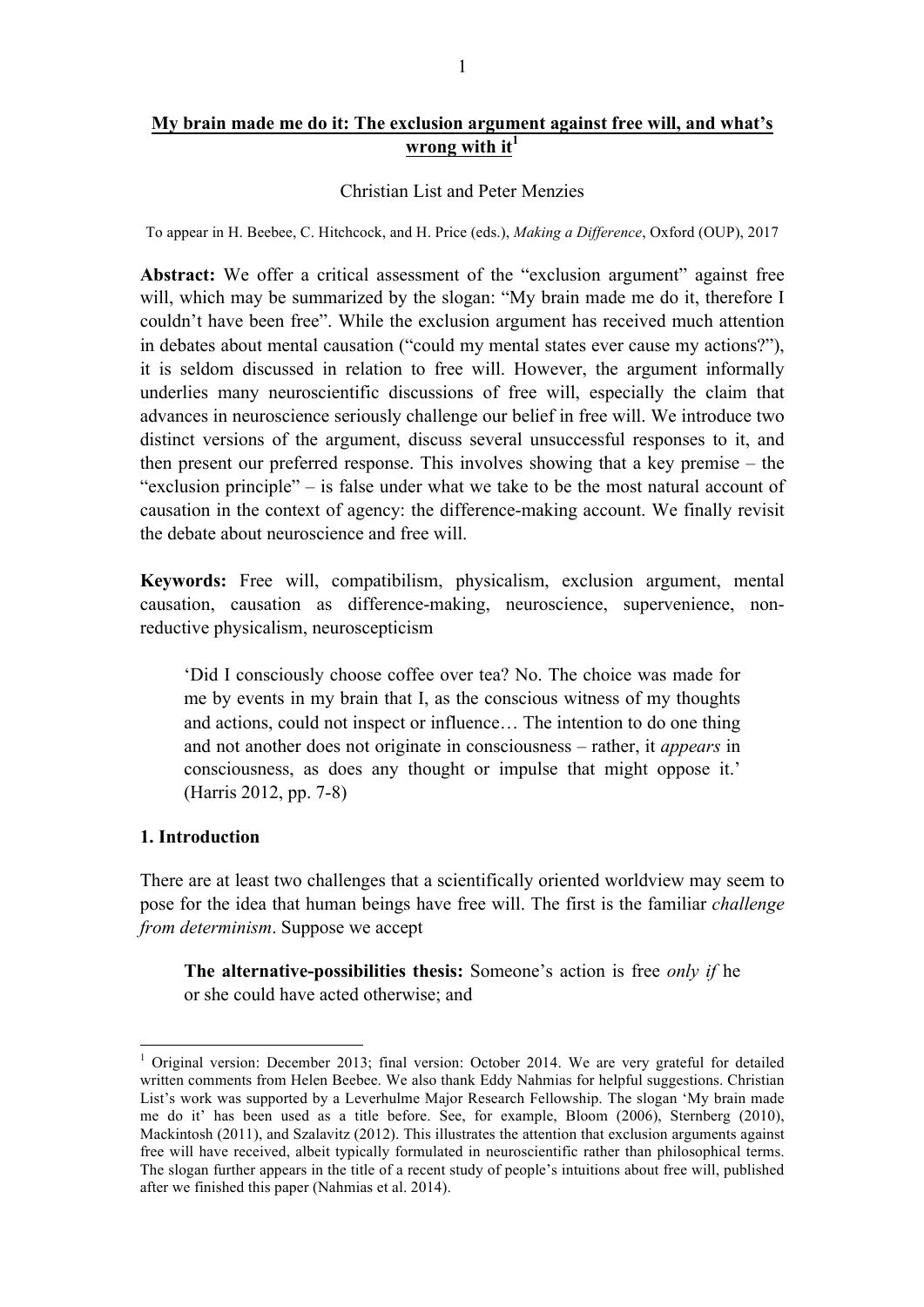**The purported implication of determinism:** Determinism rules out the ability to act otherwise.

Then we must accept

**The classical incompatibilist conclusion:** There can be no free actions in a deterministic world.

From a scientific perspective, determinism is still a live option, since a future theory of physics might represent the world as deterministic, even if current quantum physics seems to go against this. $2$  This challenge has been extensively discussed and has generated a vast philosophical literature.<sup>3</sup>

However, there is a second challenge for free will, which is less discussed in philosophy, though, as we shall see, it resonates with recent discussions of neuroscience. This is what we may call the *challenge from physicalism*. It targets a slightly different thesis about free will:<sup>4</sup>

**The causal-source thesis:** Someone's action is free *only if* it is caused by the agent, particularly by the agent's mental states, as distinct from the physical states of the agent's brain and body.

Suppose we conjoin this with

**The purported implication of physicalism:** Physicalism rules out any agential or mental causation, as distinct from causation by physical states of the agent's brain and body.

Then we must accept

**The source-incompatibilist conclusion:** There can be no free actions in a physicalist world.

Why might one think that physicalism rules out agential or mental causation – the purported implication of physicalism? The argument is a version of Jaegwon Kim's (1998) famous *exclusion argument*. The present version goes roughly as follows. Consider any action that is supposedly caused by an agent's mental states. Physicalism implies that those mental states supervene on (are determined by) physical states, most plausibly the agent's brain states. But then it is arguable that the real cause of the agent's action lies, not in the supervenient mental states, but in the underlying physical states.<sup>5</sup> The supervenient mental states are at most an epiphenomenon of the real, physical cause. If so, the action is not caused by the

 $\frac{2}{3}$  At least, this is so on standard interpretations.<br> $\frac{3}{3}$  For a recent contribution and further references, see List (2014).

<sup>&</sup>lt;sup>4</sup> Frankfurt-style examples are often taken to de-emphasize the alternative-possibilities thesis about free will and to strengthen our intuition that a key criterion for a free action is a causal source in the agent.

 $\delta$  This follows, in particular, from two widely accepted principles: the *causal closure of the physical world* and the *exclusion principle*, as explained in more detail below.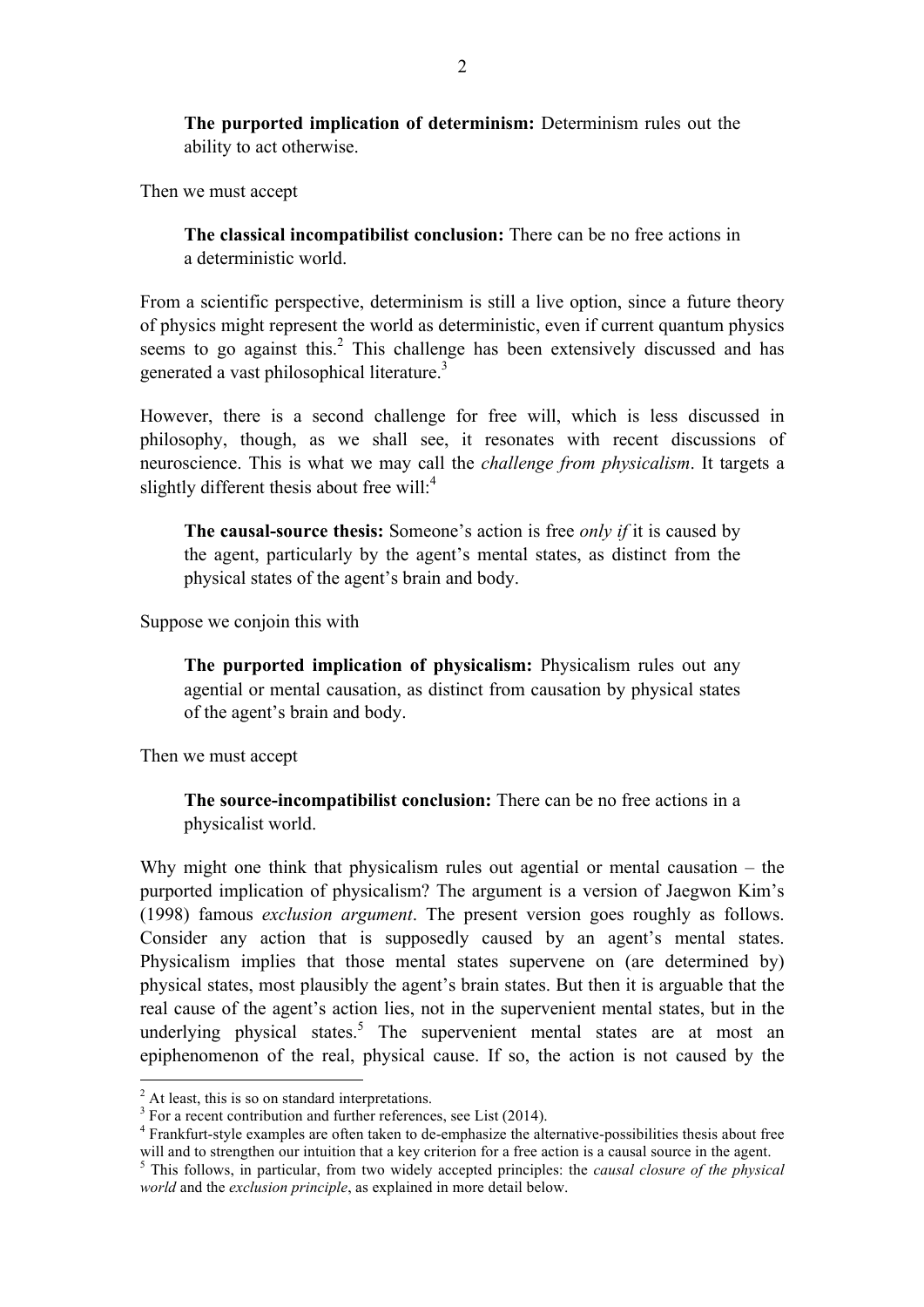agent's mental states, contrary to our supposition, and thus, according to the causalsource thesis, does not qualify as free.<sup> $6$ </sup>

In this paper, we critically assess this *exclusion argument against free will*. While the exclusion argument has received much attention in the literature on mental causation, it is seldom discussed in relation to free will, or it is mentioned only in passing.<sup>7</sup> However, the argument expresses an idea that underlies the popular view that neuroscience, with its mechanistic picture of how the brain generates thought and behaviour, raises a serious challenge for free will. If our brains, rather than our conscious minds, cause our actions, how can those actions be free? This skeptical view is conveyed by the slogan 'my brain made me do it', suggesting that 'I' am not responsible. It is illustrated by our opening quote from the neuroscientist Sam Harris, who says that his choice of coffee over tea was 'made for [him] by events in [his] brain'; he was only a 'witness'. An analysis of the exclusion argument can help us assess this neuroscientific skepticism.<sup>8</sup>

We proceed as follows. In Section 2, we introduce two distinct versions of the exclusion argument against free will. In Section 3, we discuss several responses to it and suggest that most of them are not compelling. In Section 4, we explain our preferred response, which involves showing that a key premise – the *exclusion principle* – is false under what we take to be the most natural account of causation in the context of agency, namely the *difference-making account*. It says, roughly, that to be the cause of an effect is to be the difference-maker of that effect. We argue that, if we understand agential or mental causation in this way, we can uphold both the causal-source thesis and physicalism, while avoiding the source-incompatibilist conclusion. In developing this response, we draw on our earlier work on mental

 <sup>6</sup> To be precise, the action is not caused by the mental states *unless these are identical to the underlying physical states*. But any such mind-brain identity would go against the spirit of the causal-source thesis about free will and is something that all but the most reductively minded physicalists deny.<br><sup>7</sup> Philosophers who have discussed the coherence of compatibilism with a physicalist worldview

include Cover and O'Leary-Hawthorne (1996), O'Connor (2000), Merricks (2001), Roskies (2012), and Nahmias (2014). The three earlier works in this list focus on incompatibility arguments different from the one we formulate. One of these incompatibility arguments runs as follows: every action an agent performs supervenes on what the atoms composing his body do; no agent has a choice about what the atoms in his body do; therefore no agent has a choice about what actions he or she performs, in which case there is no free will. One problem with arguments of this kind is that they employ van Inwagen's notorious Beta Rule: if p entails q and no one has a choice about p, then no one has a choice about q. The arguments we formulate do not employ this rule. The more recent works we have cited are closer to ours. Roskies (2012) offers a naturalistic defence of free will against 'source-incompatibilist' challenges and discusses some debates about mental causation in relation to free will, arriving at a picture that seems broadly compatible with the one we defend (see also List and Menzies 2009 and List 2014). Nahmias (2014) offers a survey of several scientific challenges to free will and also arrives at compatibilist conclusions consistent with ours. Finally, in an unpublished manuscript, Wilson and Bernstein (2012) discuss some structural parallels between non-reductive physicalism as a response to the problem of mental causation and compatibilism as a response to the problem of free will. Their focus, however, is not so much on formulating and assessing an exclusion argument against free will or on exploring the non-reductive physicalist stance on free will, but rather on identifying parallels between the debate on mental causation and the debate on free will.

<sup>&</sup>lt;sup>8</sup> Neuroscientific skepticism has increasingly been debated in the popular press. For discussion of these debates, see Roskies (2006) and, again, Nahmias (2014).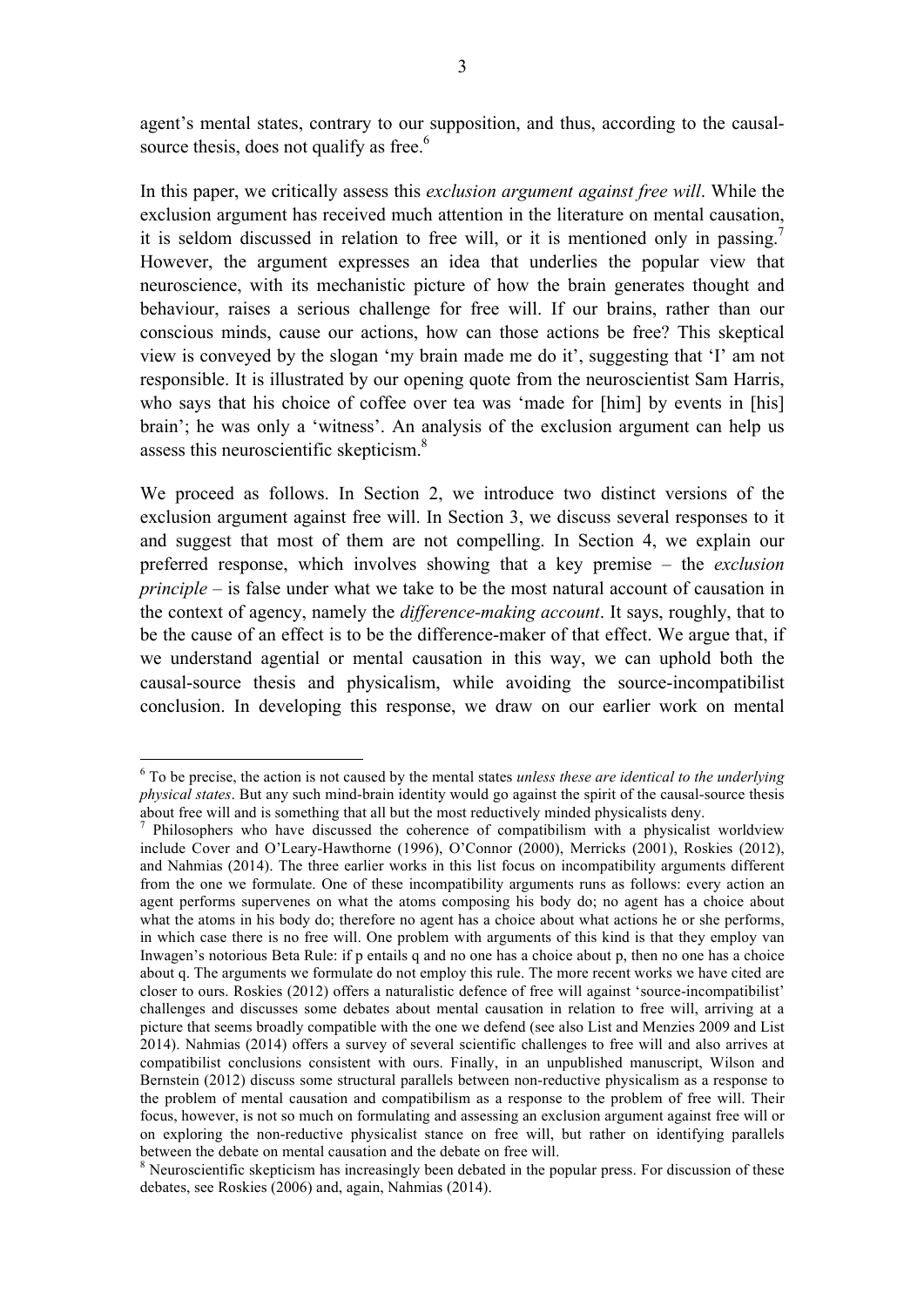causation in List and Menzies  $(2009)$ .<sup>9</sup> In Section 5, finally, we return to the topic of neuroscientific skepticism about free will.

## **2. The argument**

We present two versions of the exclusion argument against free will. The first and simpler version explicitly invokes a physical causal-closure principle as a premise, while the second, more involved version replaces this with the premise that causation implies causal sufficiency. It is needless to say that we do not endorse all of the argument's premises. Indeed, our goal will be to explore which of them to give up.

## *2.1 The first version*

Both versions of the argument have four premises. Here we begin with the first version:

**Premise 1:** An agent's action is free only if it is caused (in a relevant sense of causation *simpliciter*) by the agent's mental states.<sup>10</sup>

**Premise 2:** Any effect that has a cause has a sufficient physical cause  $(i.e., a causally sufficient physical condition) occurring at the same time.<sup>11</sup>$ 

**Premise 3:** The agent's mental states are not identical to any physical states, but supervene on underlying physical states.

**Premise 4:** If an effect has a sufficient physical cause C, it does not have any cause C\* (*simpliciter*) distinct from C occurring at the same time (except in cases of overdetermination).<sup>12</sup>

 $9$  For another, independent discussion of how to respond to Kim's original exclusion argument on the basis of a difference-making account of causation, see Raatikainen (2010).

<sup>&</sup>lt;sup>10</sup> We discuss different notions of causation in Section 4 below.<br><sup>11</sup> We use the term 'sufficient cause' as a shorthand for 'causally sufficient condition'. For the purposes of the present argument, we do not make any assumptions about whether a sufficient cause (i.e., a causally sufficient condition) automatically qualifies as a cause *simpliciter*. For example, we might say that, if the world is deterministic, the event of the big bang was causally sufficient for all subsequent events, and yet not prejudge the question of whether it should also count as a cause *simpliciter* of all subsequent events. Indeed, on the account of causation that we ultimately defend (the differencemaking account), causally sufficient conditions are conceptually distinct from causes. As discussed further below, Premise 2 does not by itself imply or presuppose determinism. Consistently with Premise 2, there could be events without any causes in an indeterministic world. We also discuss a version of our argument that invokes a probabilistic notion of causation. <sup>12</sup> To avoid certain trivial counterexamples, one might fine-tune this premise by referring to a *minimal*

sufficient physical cause in its antecedent. There can easily be distinct sufficient physical causes for the same effect, occurring at the same time, and so it can happen that C is a minimal sufficient physical cause for E and C\* is a non-minimal one which entails C. Even if we stipulated that only C but not C\* qualifies as a cause *simpliciter* for E, Premise 4 would be violated in its original form, since it would imply that C\*'s being a sufficient physical cause for E excludes C, which is distinct from C\*, from being a cause *simpliciter*. With the minimality restriction in the antecedent, Premise 4 would be satisfied. For simplicity, however, we use the original, unrestricted formulation in the main text. Later we discuss non-trivial counterexamples to Premise 4.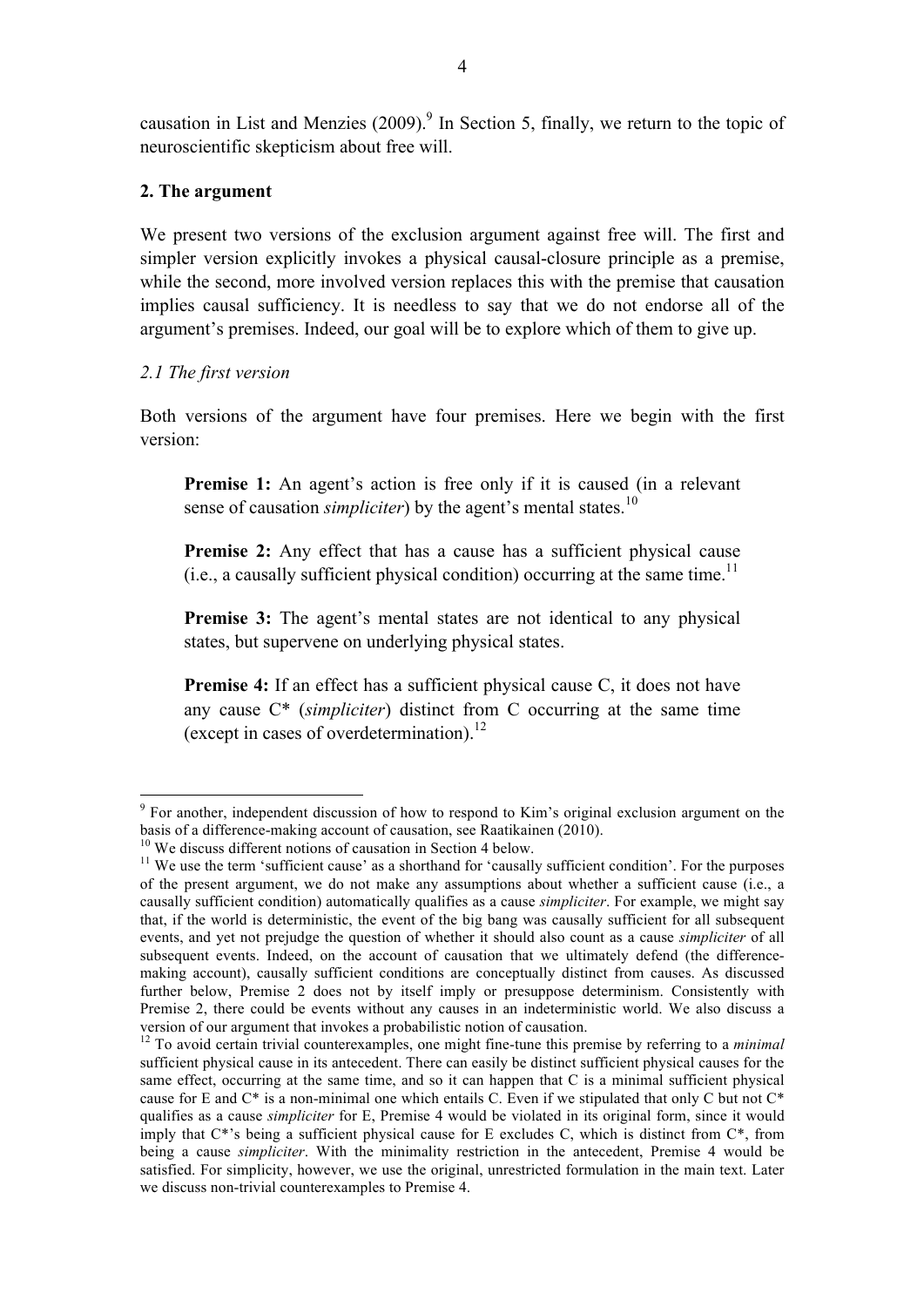Premise 1 is a version of the causal-source thesis about free will, introduced above. Premise 2 is a very weak physical *causal-closure* principle, namely a conditional one: it asserts only that *if* an effect has a cause at a particular time, *then* it has a sufficient physical cause at that time. Note that the antecedent of this conditional refers to a cause *simpliciter*, while the consequent refers to a causally sufficient condition; these two notions need not coincide. Later we discuss the notions of *cause* and *sufficient cause* in more detail. Premise 3 is the central claim of non-reductive physicalism, according to which the relationship between mind and body, or the physical world more generally, is one of supervenience without identity: mental states supervene on underlying physical states, but are not reducible to them. Premise 4, finally, is a version of Jaegwon Kim's *exclusion principle*. It rules out the existence of two or more competing causes for the same event, but does not apply to cases of genuine causal overdetermination. Genuine overdetermination involves distinct causes that are unconnected or at most contingently connected, such as two assassins simultaneously shooting at the same target. The cases to which the exclusion principle applies are those in which the supposed rival causes are *necessarily* connected, especially via a supervenience relation. Examples are a brain state and a mental state that supervenes on it, which might both be candidate causes of the same effect, such as an agent's action. Note that, in its present formulation, the exclusion principle refers to a sufficient cause in its antecedent clause, and to a cause *simpliciter* in its consequent clause. 13

#### Premises 1 to 4 entail

**The conclusion:** There are no free actions.

To see this, suppose a particular action is free. By Premise 1, it is caused by the agent's mental states; call the relevant set of mental states  $C^*$ . By Premise 2, since the action has a cause (namely  $C^*$ ), it has a sufficient physical cause occurring at the same time; call it C. By Premise 3,  $C^*$  is not identical to C, but supervenient on C; we assume that C is specified sufficiently richly to include the supervenience base of  $C^*$ . In light of the supervenience relationship between C and  $C^*$ , we are not dealing with a case of causal overdetermination. Hence, by Premise 4, C's being a sufficient cause for the action excludes  $C^*$  from being a cause, a contradiction.

#### *2.2 The second version*

The second version of the argument replaces Premise 2 with

Premise 2<sup>\*</sup>: Causation implies causal sufficiency.<sup>14</sup>

<sup>&</sup>lt;sup>13</sup> Sufficient causes need not compete with one another. As we have already noted, it is entirely possible for C to be causally sufficient for E, and for C\*, which is distinct from C but entails C, to be causally sufficient for E as well.<br><sup>14</sup> Whether Premise 2<sup>\*</sup> is plausible depends on how causation and causal sufficiency are understood.

For the premise to be plausible, both causation and causal sufficiency might have to be understood as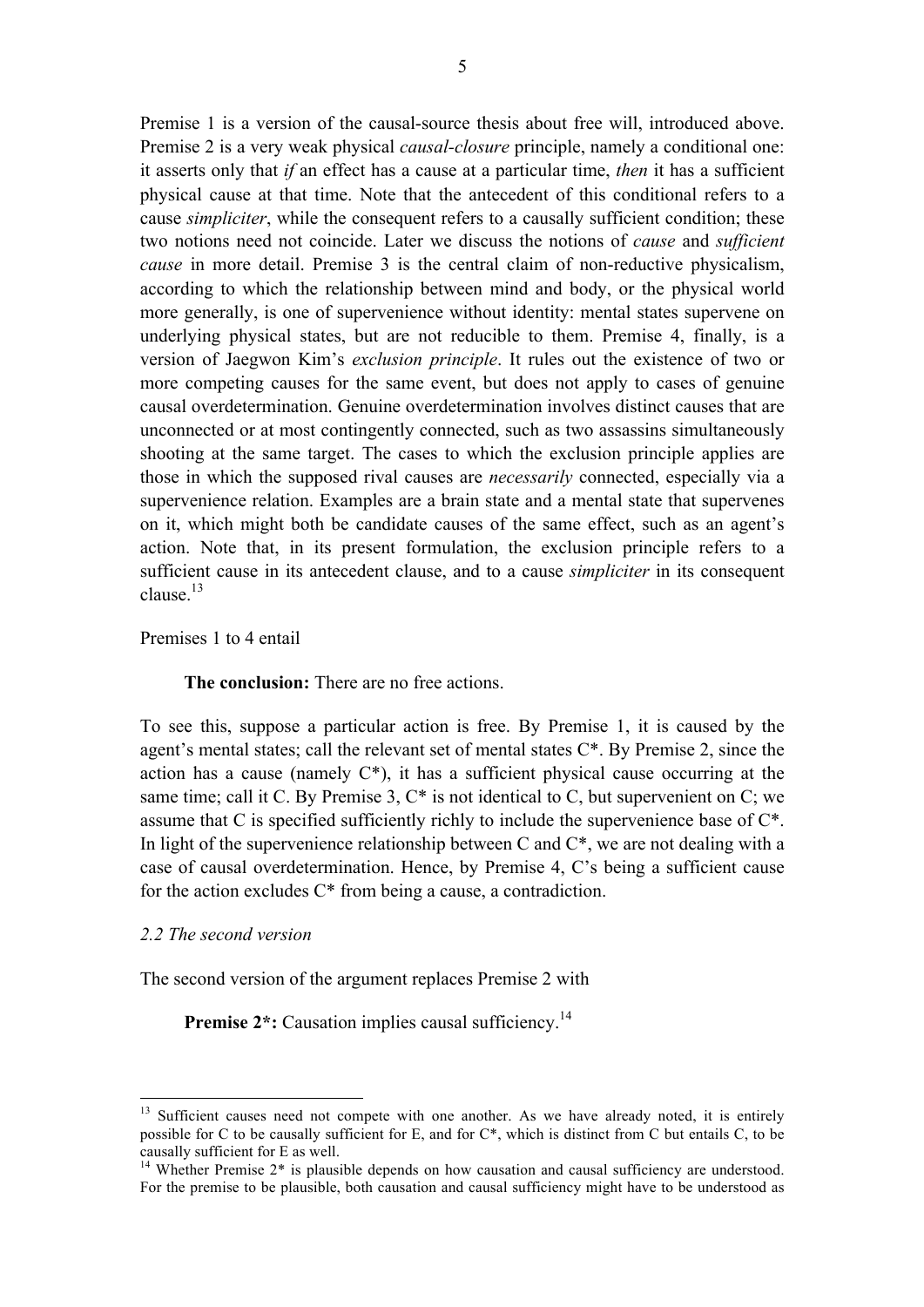Again, the resulting premises entail

**The conclusion:** There are no free actions.

To see this, we first require a preliminary result:

Lemma: If  $C^*$  is causally sufficient for some effect E, and  $C^*$  supervenes on C, then C is causally sufficient for E.

The proof of this lemma is straightforward. Suppose  $C^*$  is causally sufficient for E, and  $C^*$  supervenes on C. Assume, for a contradiction, that C is not causally sufficient for E. Then C could occur without E. But the occurrence of C necessitates the occurrence of C\*, which is sufficient for E, a contradiction.

To show that Premises 1, 2\*, 3 and 4 entail that there are no free actions, suppose a particular action is free. By Premise 1, it is caused by the agent's mental states; call the relevant set of mental states  $C^*$ . By Premise  $2^*$ , since  $C^*$  is a cause of the action, it is a sufficient cause. By Premise 3, the agent's mental states C\* are not identical to any physical states, but supervenient on underlying physical states; call the relevant set of physical states C. By our lemma, since  $C^*$  is causally sufficient for the agent's action, and C\* supervenes on C, C is itself causally sufficient for the agent's action. In light of the supervenience relationship between C and C\*, we are not dealing with a case of causal overdetermination. Hence, by Premise 4, C's being a sufficient cause for the action excludes  $C^*$  from being a cause, a contradiction.

# **3. Some responses to the argument**

We can avoid the conclusion that there are no free actions only by giving up at least one of the premises of each version of the argument. Let us briefly discuss the options, considering each premise on its own terms. Although we are ultimately interested in responses to the argument that are consistent with a scientifically oriented worldview, we note that some of the premises do not, by themselves, imply or presuppose any version of physicalism. In this sense, the premises are quite ecumenical.

# *3.1 Giving up Premise 1*

Recall that Premise 1 says that a necessary condition for an action to be free is that it is caused by the agent's mental states. This is a version of the causal-source thesis and captures an important intuition about free will. It is even weaker than the causalsource thesis as formulated in the introduction. While that thesis included the requirement that the mental states causing the agent's action be distinct from the physical states of the agent's brain and body, Premise 1 does not include this requirement. Thus, Premise 1 is consistent with the possibility that the relevant mental

referring to the relevant background circumstances. Below we briefly assess different interpretations of Premise 2\*.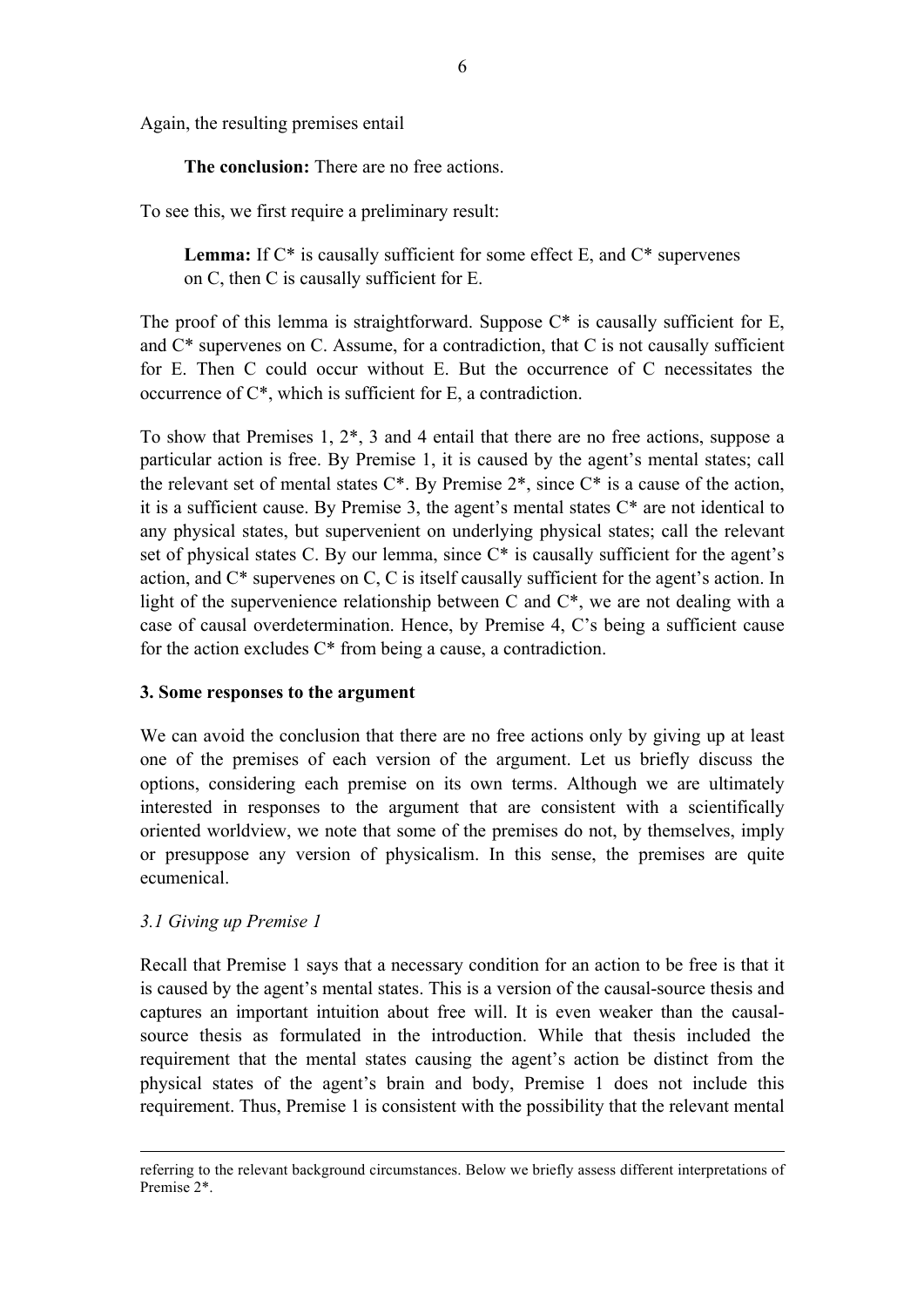states could be identical to underlying brain and bodily states. So, even proponents of reductive physicalism should have little grounds for rejecting Premise 1 by itself.

Furthermore, just as Premise 1 does not rule out an *identity* between mind and brain, so it does not rule out a complete *disconnect* between the two. Without additional assumptions, it allows the mental states that cause the agent's action to be nonsupervenient on any physical states. Thus Premise 1 on its own is compatible even with interactionist dualism of the traditional Cartesian sort.

The only way to reject this premise while holding on to the idea that free actions have a causal source in the agent would be to insist on a form of *agent causation* under which actions are caused not by the agent's mental states but by some other aspect of the agent. This idea, however, seems metaphysically mysterious, and we set it aside. In sum, we think Premise 1 is hard to give up.

# *3.2 Giving up Premise 2 or 2\**

We have considered two versions of the second premise, 2 and  $2^*$ . As already noted, Premise 2 is a very weak physical causal-closure principle. It only asserts the existence of sufficient physical causes for those events that have a cause. This is entirely consistent with the occurrence of *non-physical* events that have no cause and even with the occurrence of *physical* events that have no cause (e.g., genuinely uncaused events in an indeterministic world). Physicalists, whether of a reductive or non-reductive kind, should have no problem with this premise. We would only have to relax Premise 2 if we accepted physical indeterminism *and* were nonetheless prepared to say that some physically un-determined events have causes. We turn to the issue of indeterministic causation in our discussion of Premise 2\* below.

Non-physicalists may find it harder to accept Premise 2. Interactionist dualists would presumably reject it, though their metaphysical picture does not fit with a scientific worldview, so we set it aside. Naturalistically minded dualists might accept Premise 2 against the background of a nomological supervenience relation between the physical and the non-physical, and thus accept that, *given the laws of our world*, any event that has a cause has a sufficient physical cause, understood as a physical condition whose presence would *nomologically* necessitate the event in question. In sum, Premise 2 seems hard to give up unless we are prepared to depart significantly from a scientifically oriented worldview.

Premise 2\*, unlike Premise 2, requires no form of physical causal closure and instead constrains the notion of causation. It says that any event C that is the cause of an effect E (in the sense of causation *simpliciter*) is also causally sufficient for E. Whether this principle is acceptable or not depends on how we understand the notions of *causation* and *causal sufficiency*. If causal sufficiency merely required that if C were to occur, then E would occur (a *counterfactual conditional*), then Premise 2\* would be hard to deny under almost any notion of deterministic causation. By contrast, if causal sufficiency required nomological necessitation (something akin to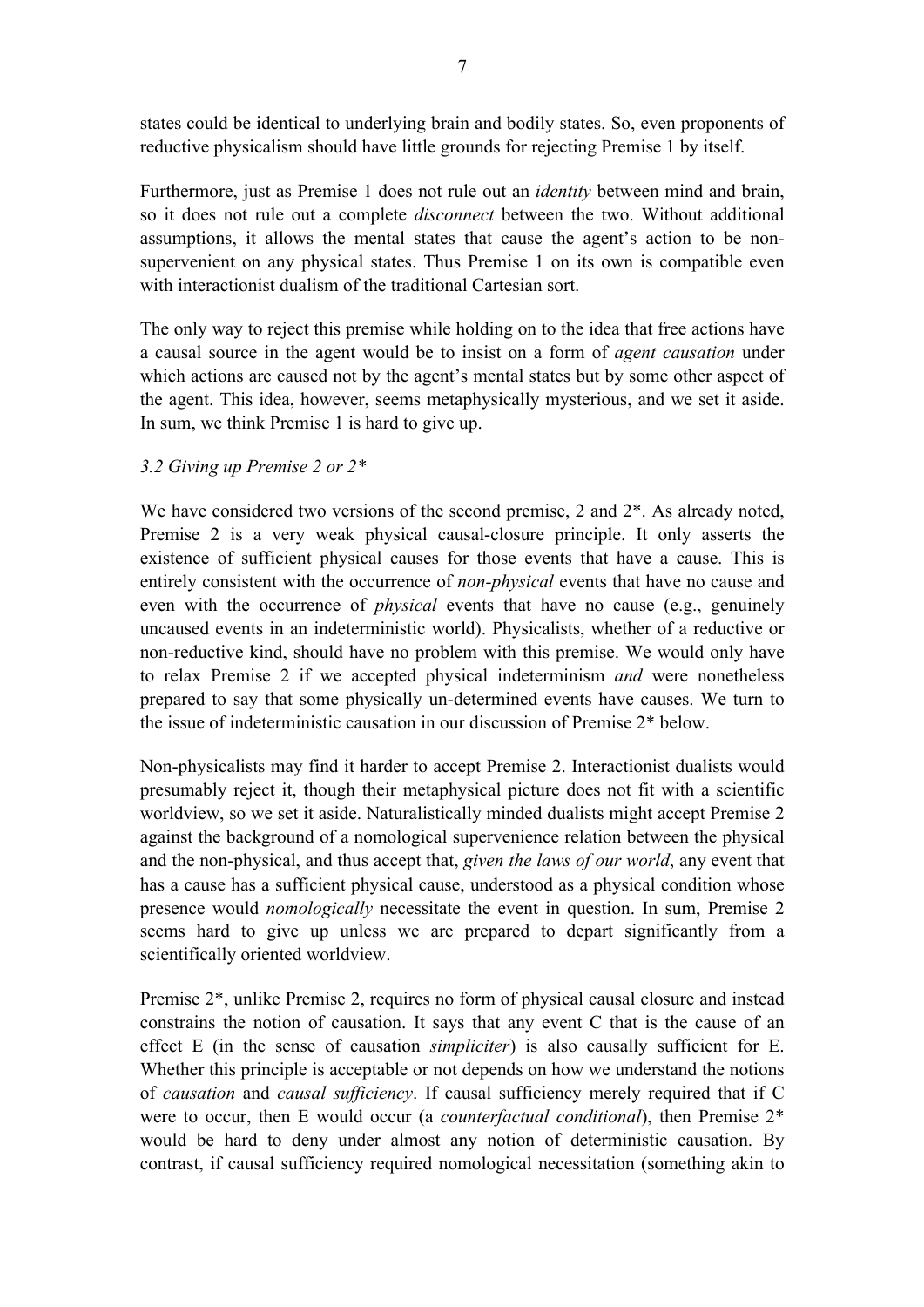the *strict conditional*: necessarily, if C then E) while causation required counterfactual difference-making, Premise 2\* would be questionable. Difference-making causes make true two counterfactual conditionals: first, if C were to occur, then E would occur; and second, if C were not to occur, then E would not occur. But they do not generally make true the strict conditional: necessarily, if C then E.

Finally, it is possible to formulate the second version of our exclusion argument in terms of a probabilistic notion of causation: any reference to causal sufficiency in the argument must then be replaced by a reference to high conditional probability. Suppose, in particular, we replace the premise that causation (*simpliciter*) implies causal sufficiency with the premise that causation (*simpliciter*) implies high conditional probability: i.e., C's causation of E implies that  $Pr(E|C)$  is high. Then it is easy to demonstrate that high conditional probability is transmitted across supervenience when a plausible 'Markov condition' obtains: if (i)  $Pr(E|C^*)$  is high, (ii) a subvenient event C entails  $C^*$ , and (iii)  $C^*$  screens off C from E (i.e.,  $Pr(E|C^*\&C) = Pr(E|C^*))$ , then  $Pr(E|C) = Pr(E|C^*)$ . Given this new premise and the new lemma, the causal source argument proceeds much as above.

In sum, although Premise 2\* can be denied under some assumptions about causation and causal sufficiency, it would seem unsatisfactory to let the vindication of free will hinge on those assumptions.

# *3.3 Giving up Premise 3*

Giving up Premise 3 would be to deny non-reductive physicalism. Kim advocates this, espousing reductive physicalism, which involves the denial of non-identity. But we think that this would be an unsound response to the exclusion argument against free will, for at least two reasons.

First, the multiple-realizability objection to reductive physicalism seems broadly correct. For all we know, mental states are more coarse-grained than their subvenient brain states and can be physically realized in multiple ways. Hence mental states cannot be identified with their physical realizers.

Second, even if we set the issue of multiple realizability aside, most proponents of the causal-source thesis about free will are likely to accept a non-reductive view about the relationship between brain and mind. This is because they wish to emphasize that free actions are those caused by an agent's mental states, *qua* rationalizing intentional states, not *qua* physical states of the brain. Free will, on this picture, is a higher-level, agential phenomenon, not a lower-level, physical one.<sup>15</sup> It is plausible to think that free will presupposes rational capacities for controlling one's actions. While one can rationally control one's conscious intentional states, one cannot rationally control

 $15$  On free will as a higher-level phenomenon, see also List (2014). The present picture is further supported by the discussion in Roskies (2012), who emphasizes the role of psychological, as opposed to physical, control variables for intentional action. By a control variable, Roskies means roughly a variable which, when changed by certain interventions, leads to systematic changes in other variables. For discussion of the notion, see Hitchcock and Woodward (2003).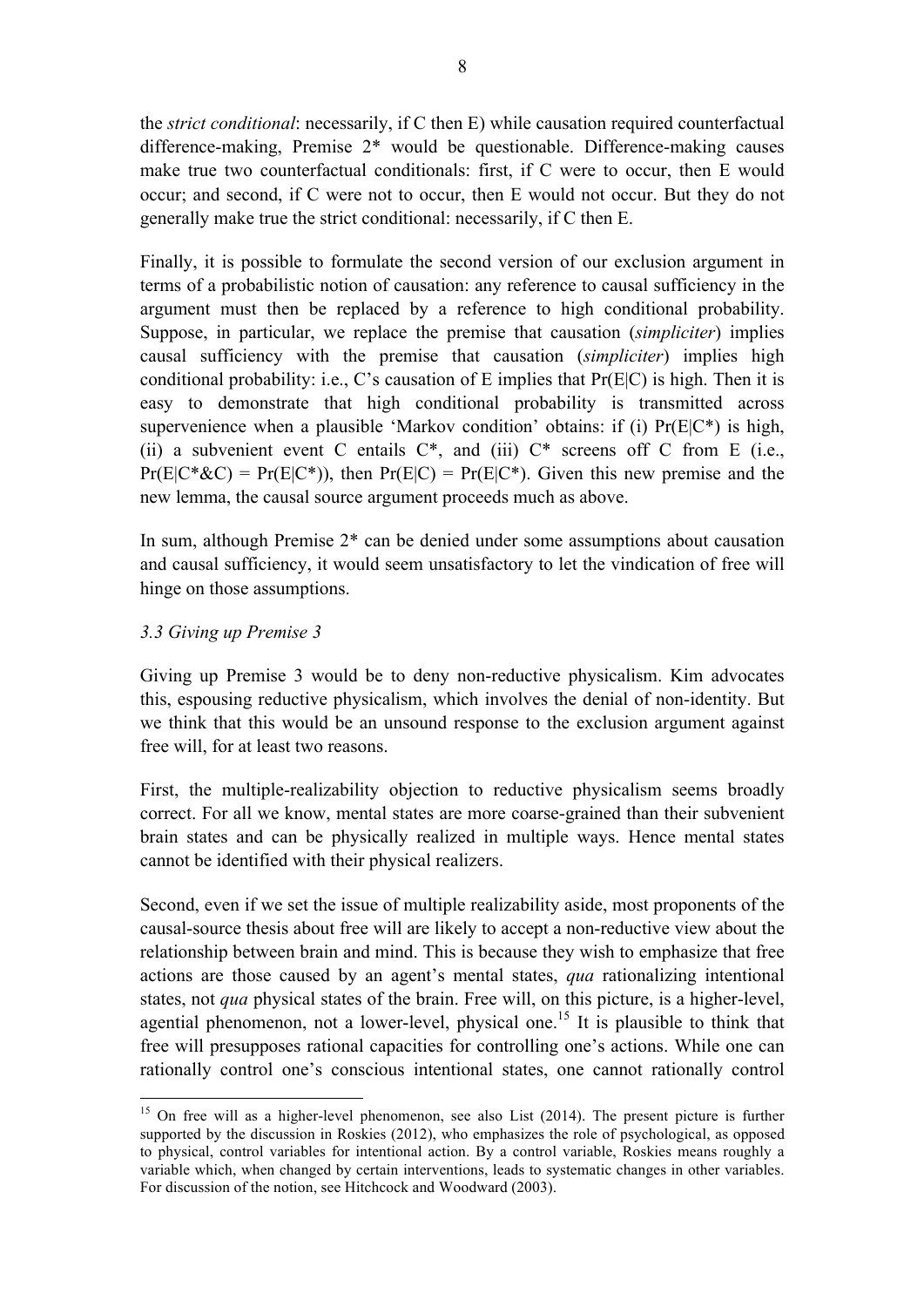one's brain states, in part because one is seldom aware of them. So, free action seems to require causal explanation at the intentional level rather than at the physical level. This, in turn, makes the non-identity part of Premise 3 hard to give up.

Another way to relax Premise 3 would be to maintain that mental states need not supervene on physical states. Consistently with the other premises, we could then conclude that free actions are genuinely causally overdetermined: they have both an agential cause and a physical cause, which stand at most in a contingent relationship to one another. (The lack of a necessary relationship is important, since in the presence of a necessary relationship we would not be able to apply the exemption clause in Premise 4, which permits cases of overdetermination.)

Giving up supervenience of the mental on the physical, however, seems not very satisfactory. Not only would the present route involve a significant departure from a scientifically oriented worldview, but the exclusion argument against free will would be reinstated if we strengthened Premise 4 by dropping its exemption clause (referring to causal overdetermination). In sum, we see little promise in dropping Premise 3.

## *3.4 Giving up Premise 4*

As should be evident by now, if we wish to resist the exclusion argument against free will without sacrificing other central tenets of a scientifically oriented worldview, we must give up Premise 4: the exclusion principle. Drawing on our previous work on mental causation, we now show that this principle is false if we accept the account of causation that is arguably most natural in the context of agency: the differencemaking account.

# **4. Our diagnosis of the argument's flaw**

# *4.1 Causation*

There are at least two fundamentally different ways in which the notion of causation can be understood: as 'production' or as 'difference-making'. <sup>16</sup> Each of these labels corresponds to a family of accounts of causation.

On a production account, to be the cause of an effect is to be the producer of that effect, in some metaphysical sense of production. Causation here involves a causal 'oomph', i.e., the production of an outcome through some causal force or power, on the model of a billiard ball's causing the motion of another by transmitting a force on impact.

On a difference-making account, by contrast, causation is a form of counterfactual or probabilistic dependence: to be the cause of an effect is to be the difference-maker of

 <sup>16</sup> See, e.g., Armstrong (2004), Hall (2004), and Kim (2005). Hall speaks of 'production' and 'dependence'.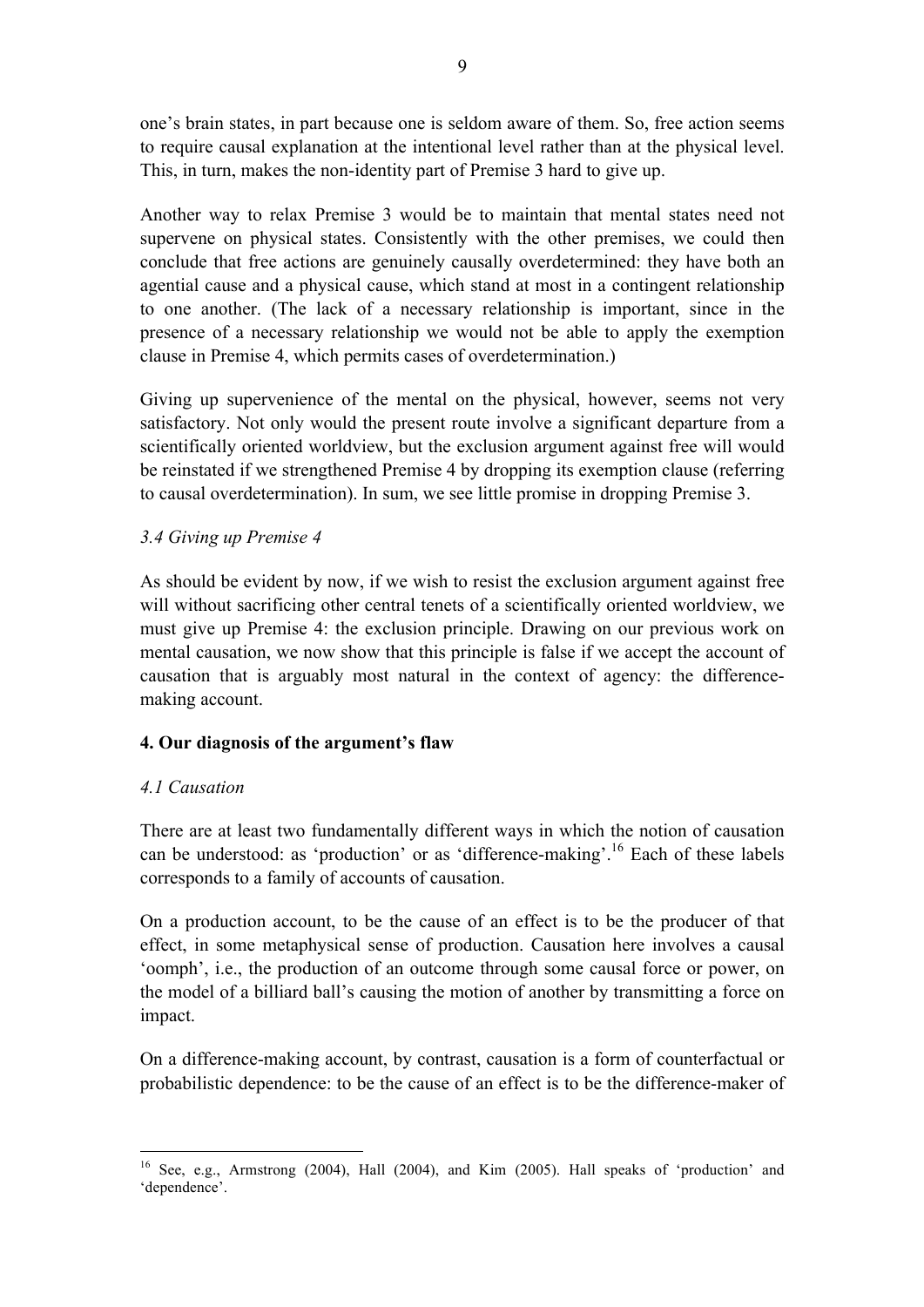that effect. For convenience, we here spell this out in counterfactual terms: C causes E if and only if two conditionals are satisfied, as already mentioned above:

**The positive conditional:** If C were to occur, then E would occur.

**The negative conditional:** If C were not to occur, then E would not occur.

Arguably, a difference-making account is more in line with the practices of causal attribution and explanation in the sciences than a production account is. When scientists obtain evidence for counterfactual difference-making on the basis of careful experimental or statistical controls, they usually interpret this as evidence for causation. On a production account, which involves the idea of a 'causal oomph', such an interpretation would involve a leap of faith: evidence for counterfactual difference-making is not automatically evidence for a causal 'oomph'. On a difference-making account, on the other hand, evidence for counterfactual differencemaking is naturally evidence for causation, because causation is just counterfactual difference-making.

A difference-making account also fits well with the connection that is frequently made between causation and intervention in a system.<sup>17</sup> For C to be the cause of E, on this picture, it must be the case that interventions on C make a difference to E. Further, as we have argued elsewhere (List and Menzies 2009), the most natural way to spell out the idea of mental causation is to say that an agent causes an action if and only if his or her mental state is the difference-maker of the action.

Conceptually, producing causes and difference-making causes must be distinguished from one another. When a flask of boiling water breaks due to the pressure, the producing cause may well be the motion of a specific subset of the water molecules; yet, the difference-making cause is the boiling of the water. Only the latter but not the former, satisfies the two (positive and negative) conditionals stated above.<sup>18</sup> We return to this example below.

Causally sufficient conditions – whether or not they qualify as producing causes – are not the same as difference-making causes. A man's taking a contraceptive pill is causally sufficient – in some vacuous sense – for his not becoming pregnant, but there is no genuine causal relation here: neither of the producing kind, nor of the differencemaking kind. 19

<sup>&</sup>lt;sup>17</sup> See Pearl (2000) and Woodward (2003).<br><sup>18</sup> In this particular example, we are broadly in agreement with Jackson and Pettit's analysis (1990). See also Pettit (2013).

<sup>&</sup>lt;sup>19</sup> Note that, since a man (under standard assumptions) can never become pregnant, his taking a contraceptive pill cannot change that fact and hence will qualify as a sufficient cause for his not becoming pregnant, no matter whether we interpret causal sufficiency in nomological terms, counterfactual terms, or probabilistic terms. Further, note that the claim that causal sufficiency does not imply causation is consistent with the reverse claim that causation implies causal sufficiency, asserted by Premise 2\*, though we need not commit ourselves to the latter claim either.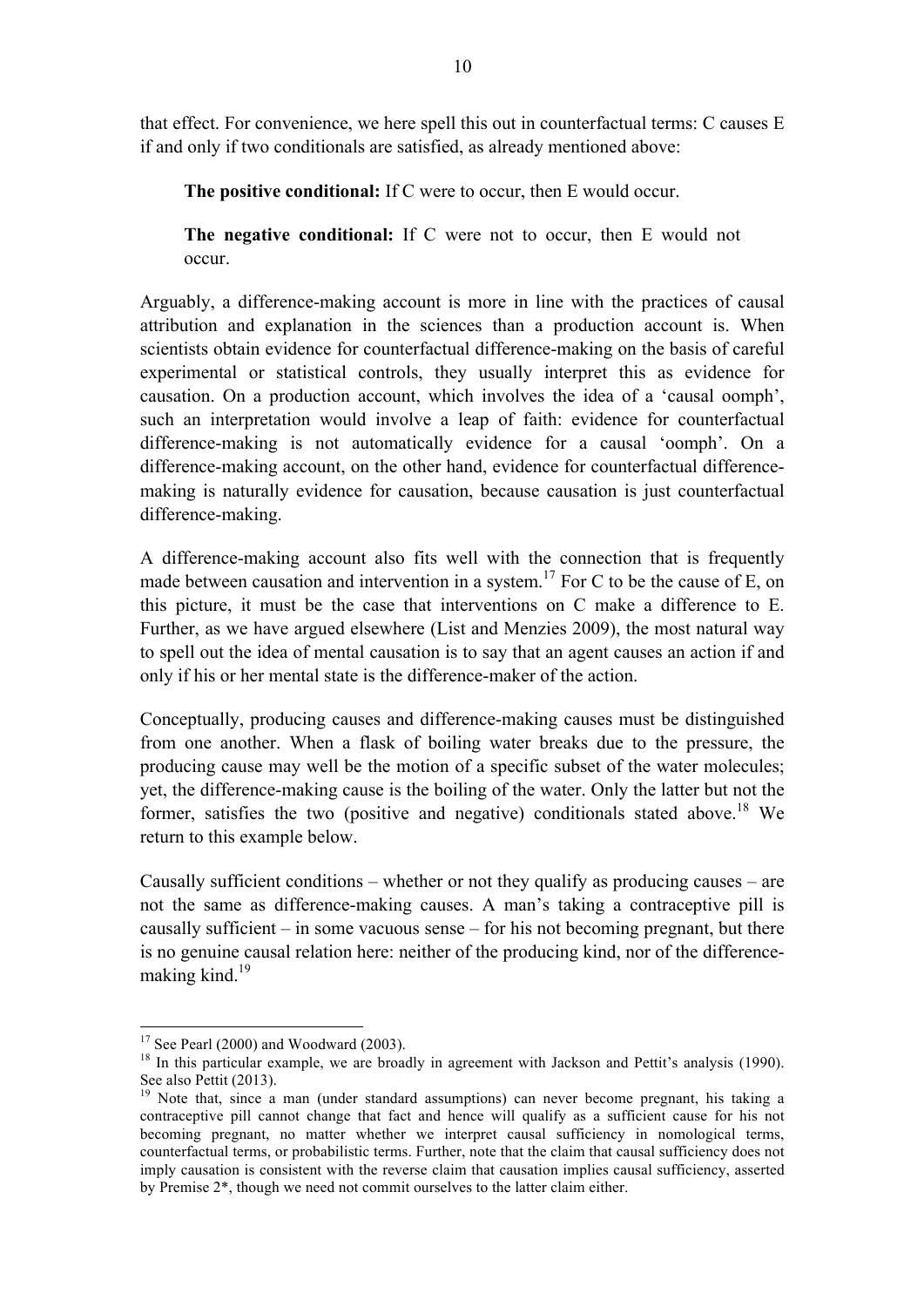In sum, we suggest that the best interpretation of causation in the context of agency is a difference-making one: to say that an action is caused by the agent's mental states is to say that those mental states are the difference-making causes of the action.<sup>20</sup> What does this imply for the exclusion argument against free will?

## *4.2 The falsity of the exclusion principle*

Recall that the exclusion principle states that if an effect has a sufficient physical cause C, it does not have any cause  $C^*$  distinct from C occurring at the same time, except in cases of overdetermination. Kim defended this principle on the basis of a production account of causation. The idea is that, except in cases of genuine overdetermination, the causal responsibility for any effect must be uniquely attributable: the same effect cannot be due to two or more simultaneous but competing sources of causal power. Regardless of whether this principle is plausible under an account of causation as production, it is easy to see that it is false when causation is understood as difference-making.

Again, consider the flask of boiling water. Its full molecular microstate at the time of the breaking may well be a sufficient cause for the breaking, and the boiling of the water supervenes on that microstate. Yet, it is the boiling that is the difference-making cause of the breaking, not the underlying microstate. If the boiling had occurred, but had been realized by a slightly different microstate, the flask would still have broken, and if the boiling had not occurred, the flask would have remained intact. So, the positive and negative conditionals for difference-making are satisfied when C is the boiling of the water and E is the breaking of the flask. By contrast, although it is true that if the microstate of the flask had been exactly as it was, the flask would have broken, it is not true that if the microstate had been slightly different, the flask would have remained intact. The boiling could have been realized in many different ways, through different configurations of molecular motion, and would still have led the flask to break. So, while the *positive* conditional for difference-making is satisfied when C is the microstate and E is the breaking of the flask, the *negative* conditional is not. This shows that the *difference-making* cause for the breaking of the flask is the boiling event, not the microstate on which it supervenes. Nonetheless, the microstate of the flask is *causally sufficient* for the breaking. Consequently, we have a counterexample to the exclusion principle.

Similarly, we have argued elsewhere (List and Menzies 2009) that when an agent intentionally moves his or her arm, the difference-making cause of the action is (plausibly) not the subvenient brain state, but the supervenient intention (for a similar argument, see also Raatikainen 2010). Only the intention, but not the brain state, satisfies the two conditionals for difference-making. If the intention were present, the action would be performed, and if the intention were absent, it would not. The brain state, by contrast, satisfies only the positive conditional, but arguably not the negative

 $20$  We set aside cases of preemption and overdetermination, for which the simple analysis of differencemaking causation in terms of the positive and negative conditionals does not work. A more sophisticated analysis is required for such cases.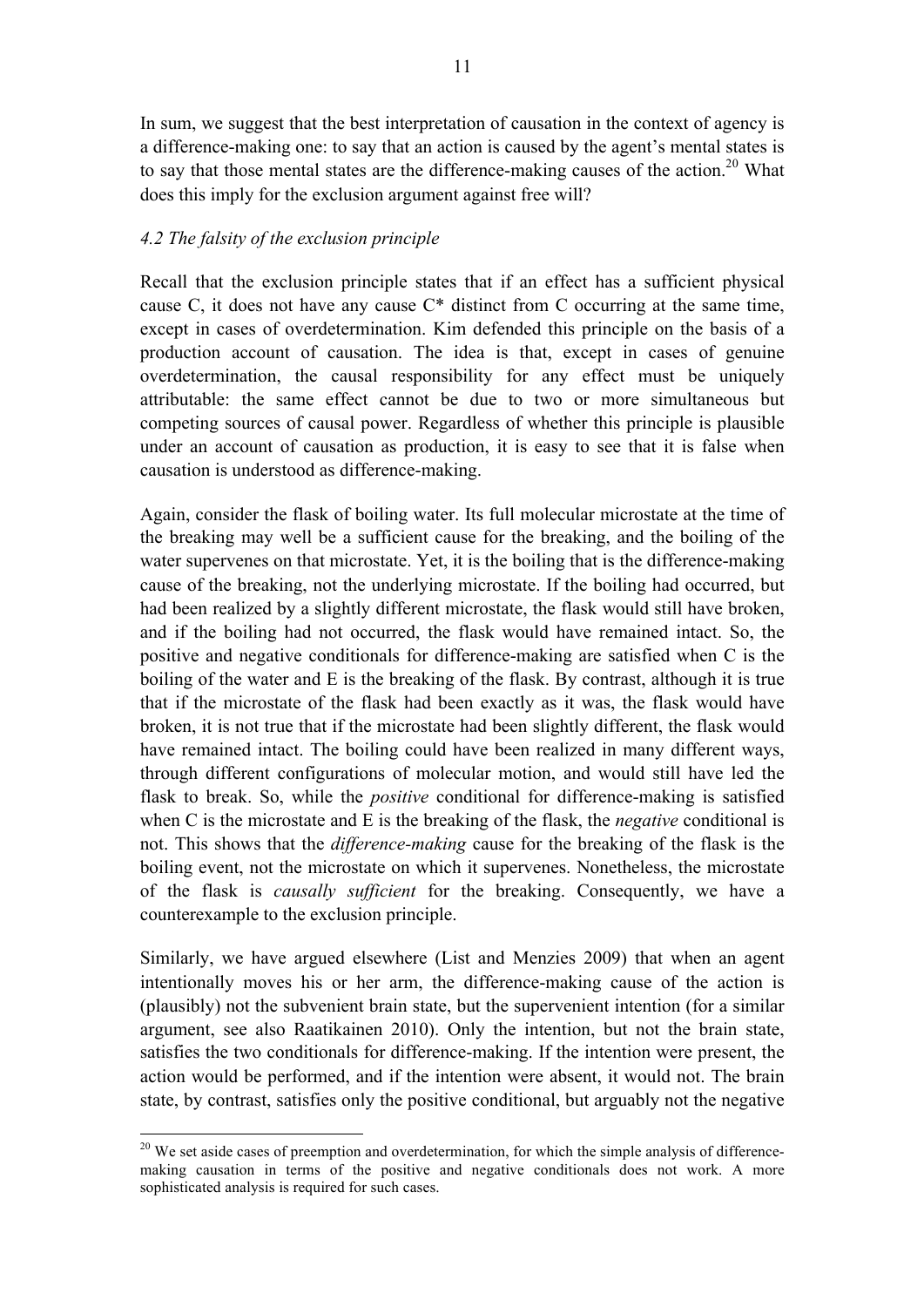one. If the precise realizing brain state were absent, but the same intention were realized by another brain state, the action would presumably still be performed. Accordingly, the exclusion principle is violated here: the brain state is causally sufficient for the action, and the intention supervenes on it; yet, on the differencemaking account, it is the intention, not the brain state, that is the cause of the action. These considerations show that the exclusion principle is false when causation is understood as difference-making.

In sum, we reject Premise 4 and can therefore consistently accept Premises 1 to 3 while still holding the view that there can be free actions. This, we believe, is the most compelling response to the exclusion argument against free will.

## **5. Neuroscientific skepticism about free will revisited**

Neuroscientific skepticism about free will is the view that advances in neuroscience, especially discoveries of the neural causes of thought and behaviour, raise serious challenges for free will. For any of our purportedly intentional actions, we seem increasingly warranted in saying: 'My brain made me do it. Hence it was not my own free choice.' Thus Harris (2012) concludes:

'Free will *is* an illusion. Our wills are simply not of our own making. Thoughts and intentions emerge from background causes of which we are unaware and over which we exert no conscious control. We do not have the freedom we think we have.' (p. 5)

Similar claims can be found in the popular writings of other neuroscientists, who, like Harris, attempt to startle their readers with the claim that free will is an illusion and that human action is a consequence of physical processes beyond our control. Gazzaniga (2011) is another prominent example of this genre. To assess such neuroskeptical claims, we need to make the argument for them more precise.<sup>21</sup>

# *5.1 The neuroskeptical argument*

The argument that proponents of neuroskepticism tend to invoke – albeit often implicitly – has two premises:

**The purported exclusion of free will by neural causes:** If an agent's choices and actions are wholly caused by neural states and processes that are inaccessible to his or her consciousness, then these choices and actions are not free.

**The thesis of neural causation:** Human choices and actions are wholly caused by neural states and processes that are inaccessible to the agent's consciousness.

 $21$  For a helpful review of scientific challenges to free will, see Nahmias (2010).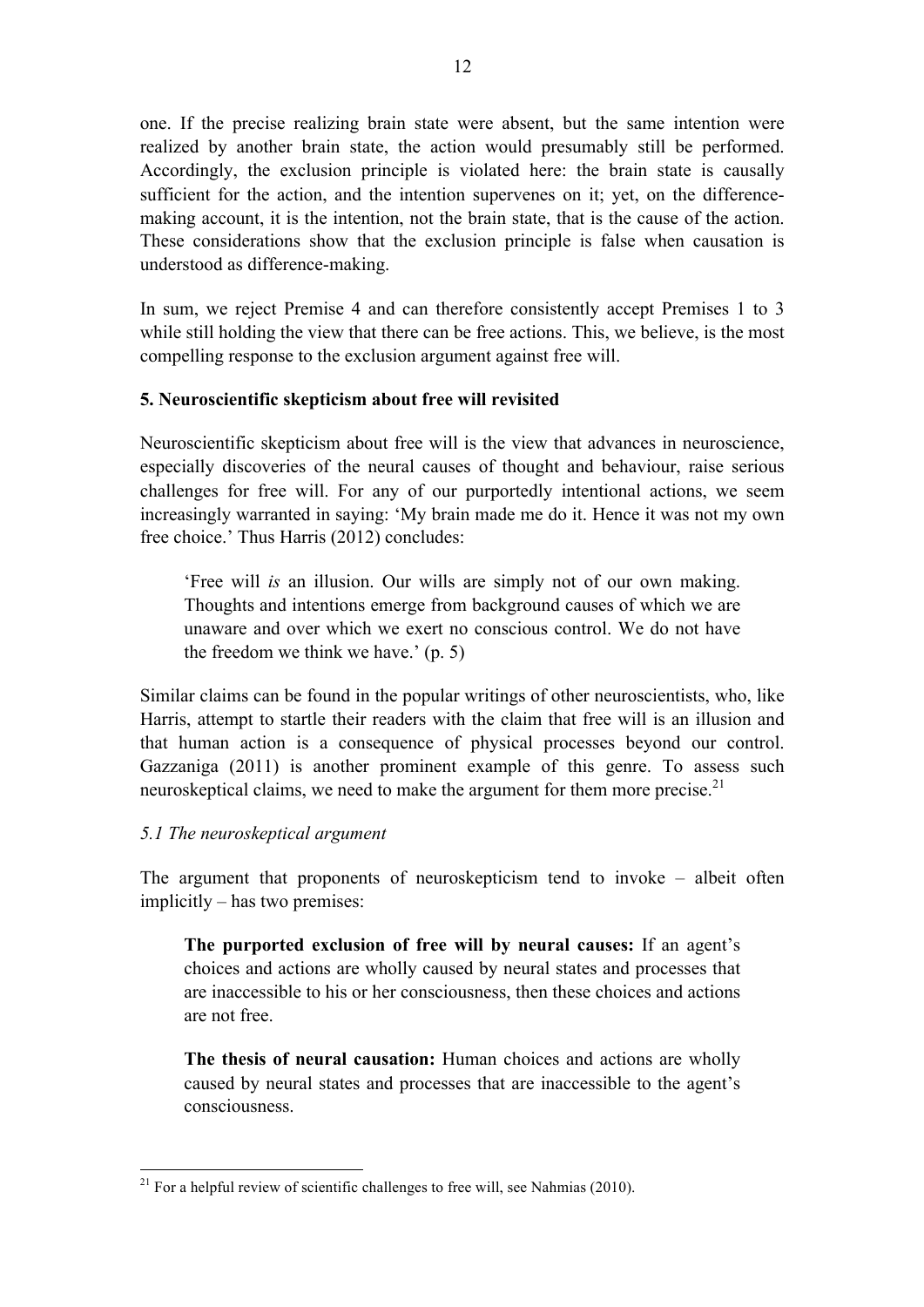These premises then support

**The neuroskeptical conclusion:** Human choices and actions are not free.

What should we say about this argument? The argument is certainly valid, and its premises seem at first sight plausible.

Consider the first premise, the purported exclusion of free will by neural causes. To the extent that the causes of an agent's choices and actions bypass the conscious mental states that are supposed to play a role in deliberation, it would appear that these choices and actions are indeed not free. As Nahmias (2006) has shown through survey evidence, this thesis is something that most ordinary people who are not trained in philosophy believe. Thus the first premise is a widely accepted assumption about free will.

Similarly, the second premise, the thesis of neural causation, is plausible, as it appears to be supported by a growing body of experimental work. Libet's classic study of the neuronal readiness potentials that precede conscious intentions to perform actions is a widely cited piece of evidence. Libet (1983) showed that the neuronal activity leading to the performance of an action tends to begin several hundred milliseconds before a subject appears to be consciously aware of his or her intention to act. Although the precise interpretation of this finding remains controversial, Libet's experiment has been replicated by others, in a number of variations. In a particularly dramatic study of the neural correlates of intention formation, Haynes and colleagues (2007) were able to use brain-scan data to predict subjects' choices between two actions 7-10 seconds before the action took place.<sup>22</sup> All these findings seem consistent with the claim that human choices and actions are ultimately the result of subconscious processes beyond an agent's control.

Despite their initial plausibility, however, the two premises do not withstand closer scrutiny. Let us discuss them in turn.

# *5.2 The purported exclusion of free will by neural causes*

The first premise – the purported exclusion of free will by neural causes – is most plausible when it is interpreted as relying on an exclusion argument of the kind we have investigated in previous sections. To show that the premise holds, one might argue as follows. Let us assume that an agent's actions are wholly caused by neural states and processes; it then follows from the non-identity of mental states and neural states, together with an exclusion principle, that these actions are not caused by any mental states occurring at the same time; and so, by the causal-source thesis, the actions are not free.

But our preceding discussion should alert us to the fact that this reasoning depends on the relevant exclusion principle. If this principle states that the existence of a physical

 $22$  For a detailed critical discussion to which we are indebted, see Nahmias (2014).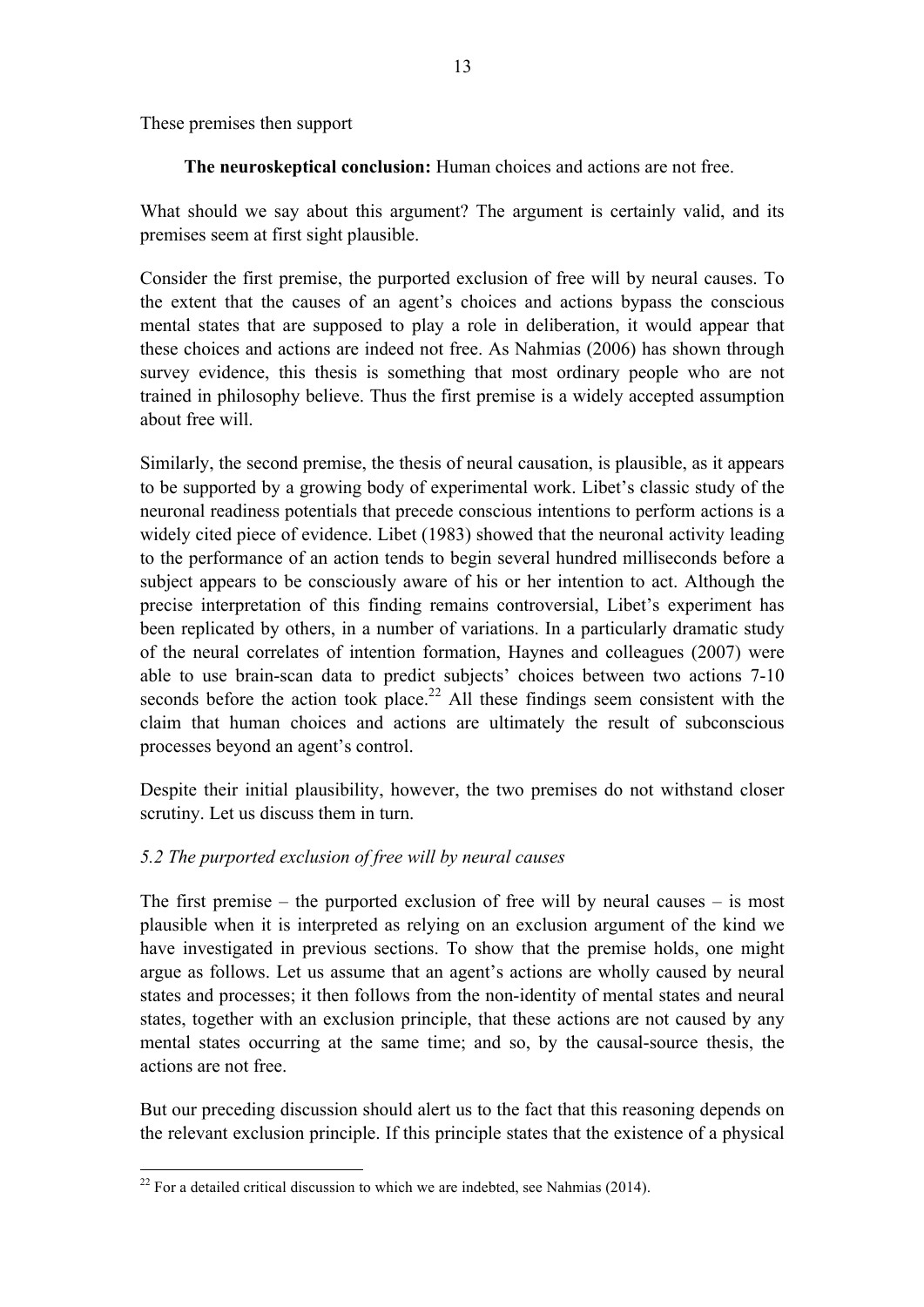*sufficient* cause for an action excludes any simultaneous mental state from being a *difference-making* cause of that action – as formulated in Premise 4 – we have good reason to reject it. We showed in the last section that *sufficient* causes at the physical level can co-exist with distinct, higher-level *difference-making* causes of the same effects. For example, the fact that a specific molecular microstate of a gas is sufficient to break the walls of its container is consistent with the fact that the macrostate of the gas's pressure on the walls is the difference-making cause of the breaking.

In the case of human action, the same is true of sufficient causes at the neural level and difference-making causes at the mental level. As we have seen, the existence of a neural state that is causally sufficient for some action is consistent with the existence of a difference-making cause at the mental level, such as the agent's intention. Thus the reasoning in support of the first premise of the neuroskeptical argument does not go through.

Alternatively, suppose we try to support that premise by reinterpreting the exclusion principle as follows:

**Reinterpreted exclusion principle:** If an effect has a *difference-making cause* C at the physical level, it does not have any other *difference-making cause* C\* at the mental level, occurring at the same time.

This is distinct from the exclusion principle on which we have focused so far, which refers to a *sufficient* cause, not a difference-making cause, in the antecedent. Therefore our rejection of the earlier principle – in the form of Premise 4 – does not carry over to the present, reinterpreted version. The present principle only says that there cannot simultaneously exist more than one *difference-making* cause for the same effect, at different levels. This is consistent with the possibility that a lower-level *sufficient* cause might co-exist with a higher-level *difference-making* cause. Indeed, as we have shown in List and Menzies (2009), there are conditions under which the reinterpreted exclusion principle holds, despite the failure of the original principle.

But now it is reasonable to ask: Does the reinterpreted principle vindicate the neuroskeptical argument? We reply: Not automatically, because the skeptic still has to establish the second premise of the argument, the thesis of neural causation, interpreted in terms of difference-making causation. In other words, the skeptic has to show that there are difference-making *neural* causes for all actions. It is not enough to show this in a single instance. So, let us turn to the thesis of neural causation.

### *5.3 The thesis of neural causation*

As already noted, when we understand causation as difference-making, we are likely to conclude that the cause of an agent's action is not the agent's brain state, but his or her mental state. Only the supervenient mental state, but not the subvenient brain state, may satisfy the two conditionals for difference-making. Recall, in particular, that the realizing brain state plausibly violates the negative conditional: if it were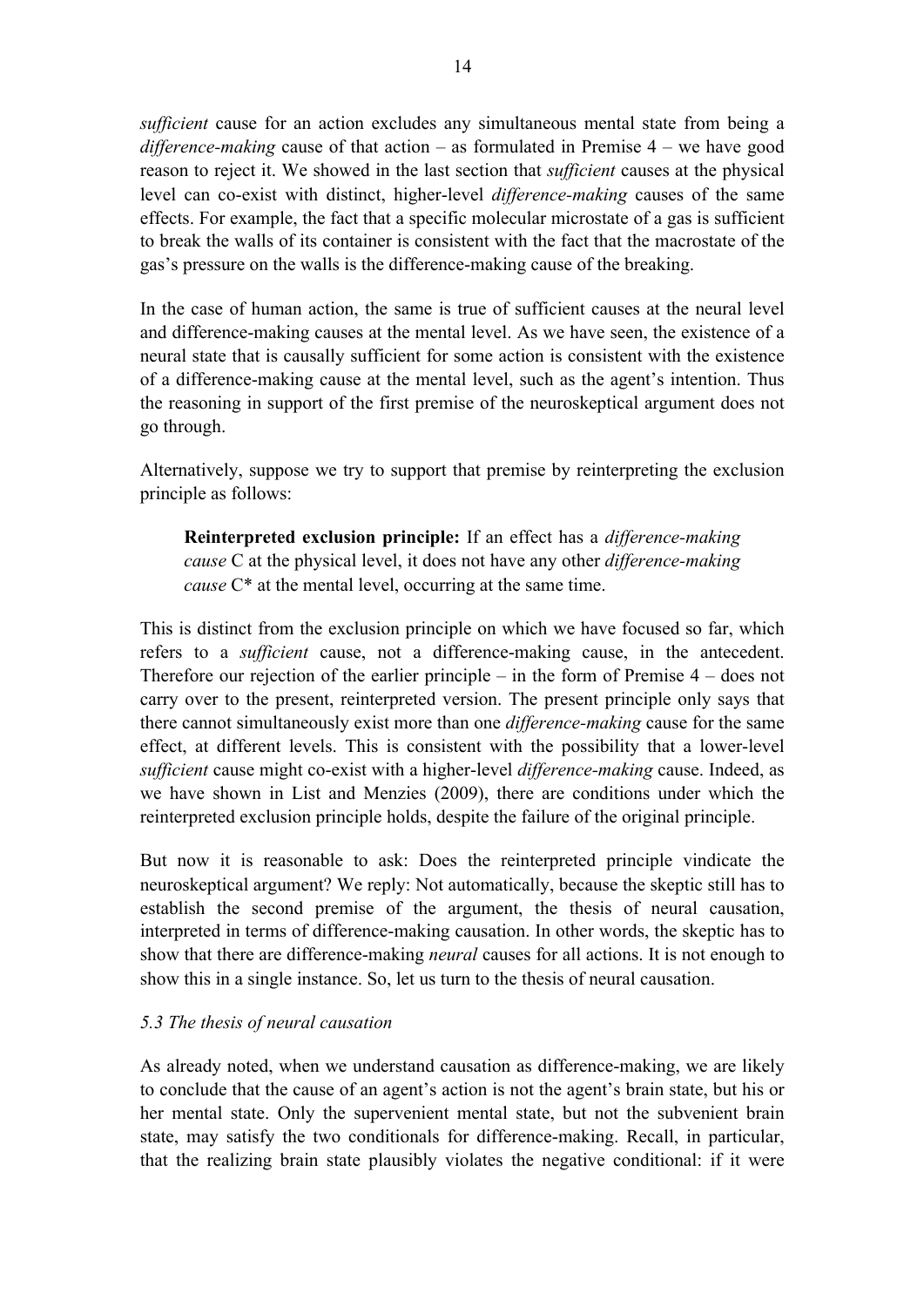absent, the action might still be performed, provided the same mental state is realized by some other brain state.

More generally, we can identify conditions under which a supervenient event alone, rather than its physical realizer, is the difference-making cause of an effect. The following result holds (List and Menzies 2009):

**Proposition:** A supervenient event  $C^*$  is the difference-making cause of an effect E, and its subvenient realizer C is not, *if and only if* C\* and E satisfy the positive and negative conditionals for difference-making *and* this causal relationship is realization-insensitive. (*Realization-insensitivity* means that the effect E continues to occur under some small perturbations in the physical realization of the cause  $C^*$ ; formally, E occurs in some closest not-C-worlds that are C\* worlds.)

Figure 1 (adapted from List and Menzies 2009) provides an illustration. The figure shows a space of possible worlds. The small dot in the central circle corresponds to the actual world. The concentric circles around it correspond to increasingly distant possible worlds. Any worlds within the same circle (i.e., either within the inner-most circle, or within the second circle but outside the inner-most circle, or within the third circle but outside the second, and so on) are deemed to be equidistant from the actual world. The large half-oval region on the left-hand side corresponds to the set of worlds in which the supervenient event C\* occurs. The smaller half-oval with the diagonal lines corresponds to the set of worlds in which C\* has the physical realizer C. The shaded region in the centre corresponds to the set of worlds in which the effect E occurs.



**Figure 1: Realization-insensitive causation**

It is easy to see that, under this configuration,  $C^*$  but not C is a difference-making cause of E: relative to the actual world, E is present in all nearest possible worlds in which  $C^*$  occurs, and absent in all nearest possible worlds in which  $C^*$  does not occur. By contrast, while E is present in all nearest possible worlds in which C occurs, it is not absent in all nearest possible worlds in which C does not occur; indeed, E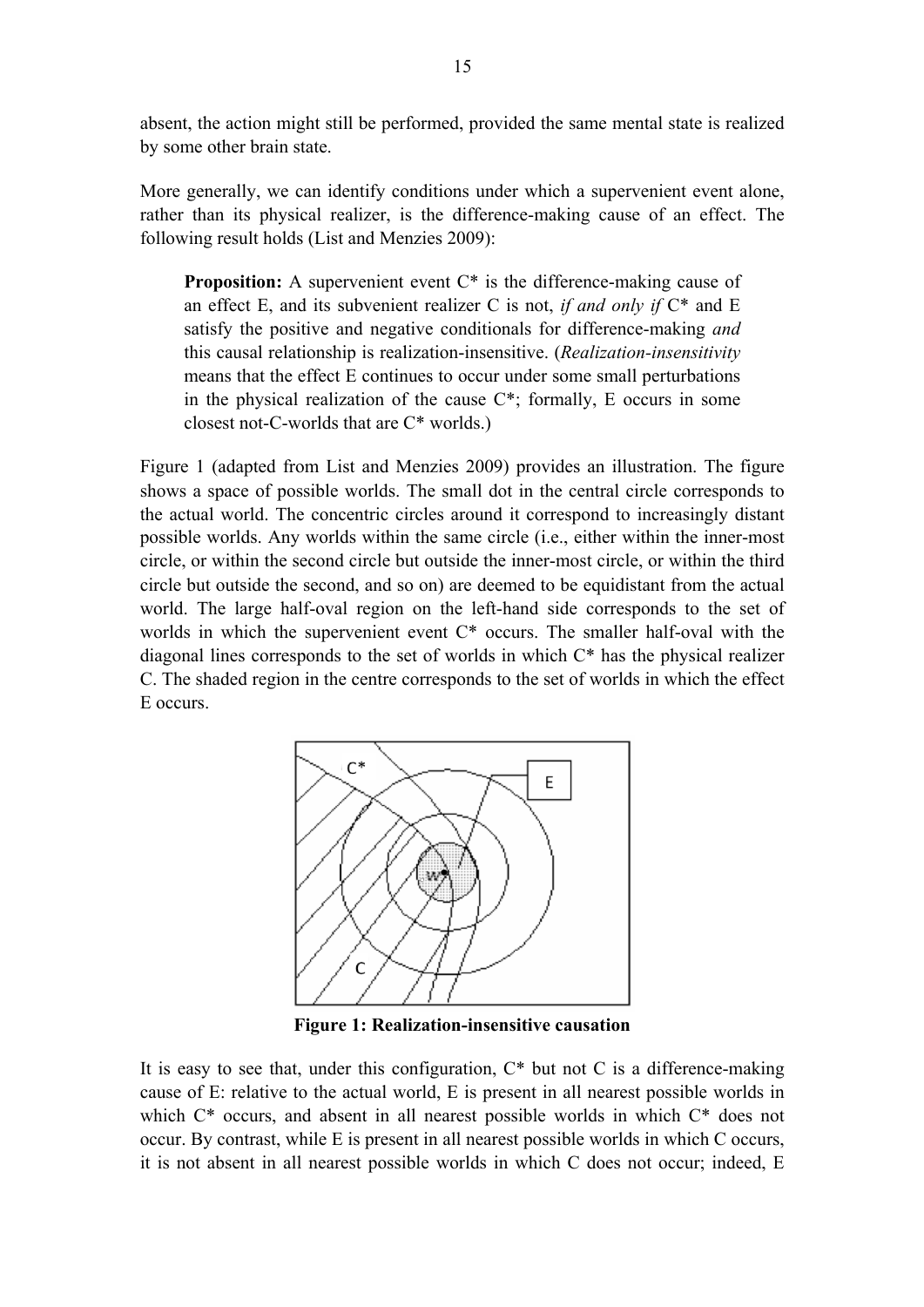continues to occur in those worlds in the central circle in which C\* has a different physical realizer. In sum, C\*, but not C, is a difference-making cause of E, and the causal relationship is realization-insensitive.

Here, contrary to the familiar idea of a lower-level cause excluding a higher-level one ('upwards exclusion'), the supervenient event C\* excludes the subvenient event C from being a difference-making cause of E: a 'downwards exclusion' result. The bottom line is that the skeptic cannot take the thesis of neural causation for granted; the existence of a mental difference-making cause of some action may well exclude the existence of any underlying physical difference-making cause of the same action.

These conditions for 'downwards exclusion' are fully consistent with the reinterpreted exclusion principle we have discussed. Of course, it is an empirical question whether the difference-making cause of an agent's action is some mental state or not. However, psychological experimentation should enable us to answer this question, by establishing whether it is true that if an agent were to possess a particular mental state, he or she would perform the action, and if the agent were not to possess that mental state, he or she would not perform it.

When there is such a causal relationship and this relationship is *realizationinsensitive*, our 'downwards exclusion' result implies that no subvening neural cause can be a difference-making cause of the action. The control variables for an agent's actions may well be the relevant mental states rather than their physical realizers.<sup>23</sup>

# *5.4 Concluding remarks*

Although the reinterpreted exclusion principle goes some way towards vindicating the first premise of the neuroskeptical argument, the possibility of 'downwards exclusion', which is consistent with the principle, goes an equal distance in limiting the credibility of the second premise. If mental states, rather than their physical realizers, are the difference-making causes of an agent's actions, we must reject the thesis of neural causation, the second premise of the neuroskeptical argument.

In sum, the neuroskeptical argument against free will is unsound. The argument depends crucially on the plausibility of an exclusion principle underlying its first premise. When this principle is formulated in terms of the compatibility of *sufficient* physical causes with *difference-making* mental causes, we have good reason to reject it. When the principle is formulated in terms of the compatibility of *difference-making* physical causes with *difference-making* mental causes, the principle has some credibility under suitable conditions. But the support it lends to the first premise of the argument is counterbalanced by the doubt that the possibility of 'downwards exclusion' casts on the second.<sup>24</sup>

<sup>&</sup>lt;sup>23</sup> On this point, see also Roskies (2012) and footnote 15 above.<br><sup>24</sup> For a recent empirical study suggesting that most people are not persuaded by a certain common form of neuroscientific skepticism about free will (which claims that the possibility of perfect prediction of behaviour based on neural information undermines free will), see Nahmias et al. (2014).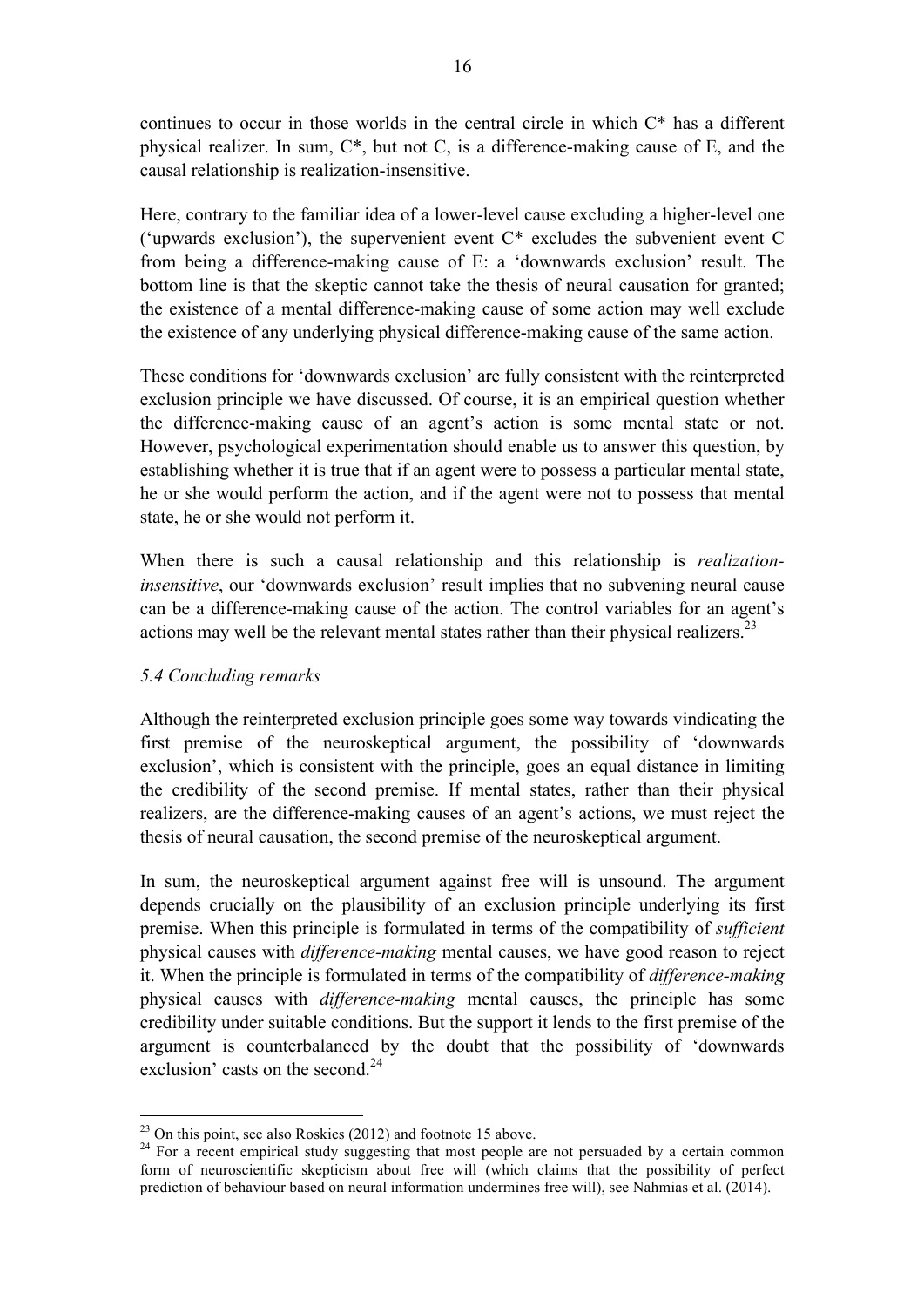#### **References**

- Armstrong, D. (2004). 'Going through the Open Door: Counterfactual vs. Singularist Theories of Causation', in Collins et al., 445-457.
- Bloom, P. (2006). 'My brain made me do it', *Journal of Cognition and Culture*, 6(1- 2): 209-214.
- Collins, J., N. Hall, and L. A. Paul (eds) (2004). *Causation and Counterfactuals*. Cambridge, MA: MIT Press.
- Cover, J., and J. O'Leary-Hawthorne (1996). 'Haecceitism and Anti-Haecceitism in Leibniz's Philosophy', *Noûs*, 30(1): 1-30.
- Gazzaniga, M. (2011). *Who's in Charge: Free Will and the Science of the Brain*. New York: Harper Collins.
- Hall, N. (2004). 'Two Concepts of Causation', in Collins et al., 225-276.
- Haynes, J.-D., K. Sakai, G. Rees, S. Gilbert, C. Frith, and R. E. Passingham (2007). 'Reading Hidden Intentions in the Human Brain', *Current Biology*, 17: 323-328.
- Harris, S. (2012). *Free Will*. New York: Simon & Schuster.
- Hitchcock, C., and J. Woodward (2003). 'Explanatory Generalizations, Part II: Plumbing Explanatory Depth', *Nous*, 37(2): 181-199.
- Jackson, F., and P. Pettit (1990). 'Program Explanation: A General Perspective', *Analysis*, 50: 107-117.
- Kim, J. (1998). *Mind in a Physical World*. Cambridge, MA: MIT Press.
- Kim, J. (2005). *Physicalism, Or Something Near Enough*. Princeton: Princeton University Press.
- Libet, B. (1983). 'Time of Conscious Intention to Act in Relation to Onset of Cerebral Activity (Readiness Potential): the Unconscious Initiation of a Freely Voluntary Act', *Brain*, 106: 623-642.
- List, C. (2014). 'Free Will, Determinism, and the Possibility of Doing Otherwise', *Nous*, 48(1): 156-178.
- List, C., and Menzies, P. (2009). 'Non-Reductive Physicalism and the Limits of the Exclusion Principle', *Journal of Philosophy*, 105: 475-502.

Mackintosh, N. (2011). 'My brain made me do it', *New Scientist*, 212(2843): 26-27.

Merricks, T. (2001). *Objects and Persons.* New York: Oxford University Press.